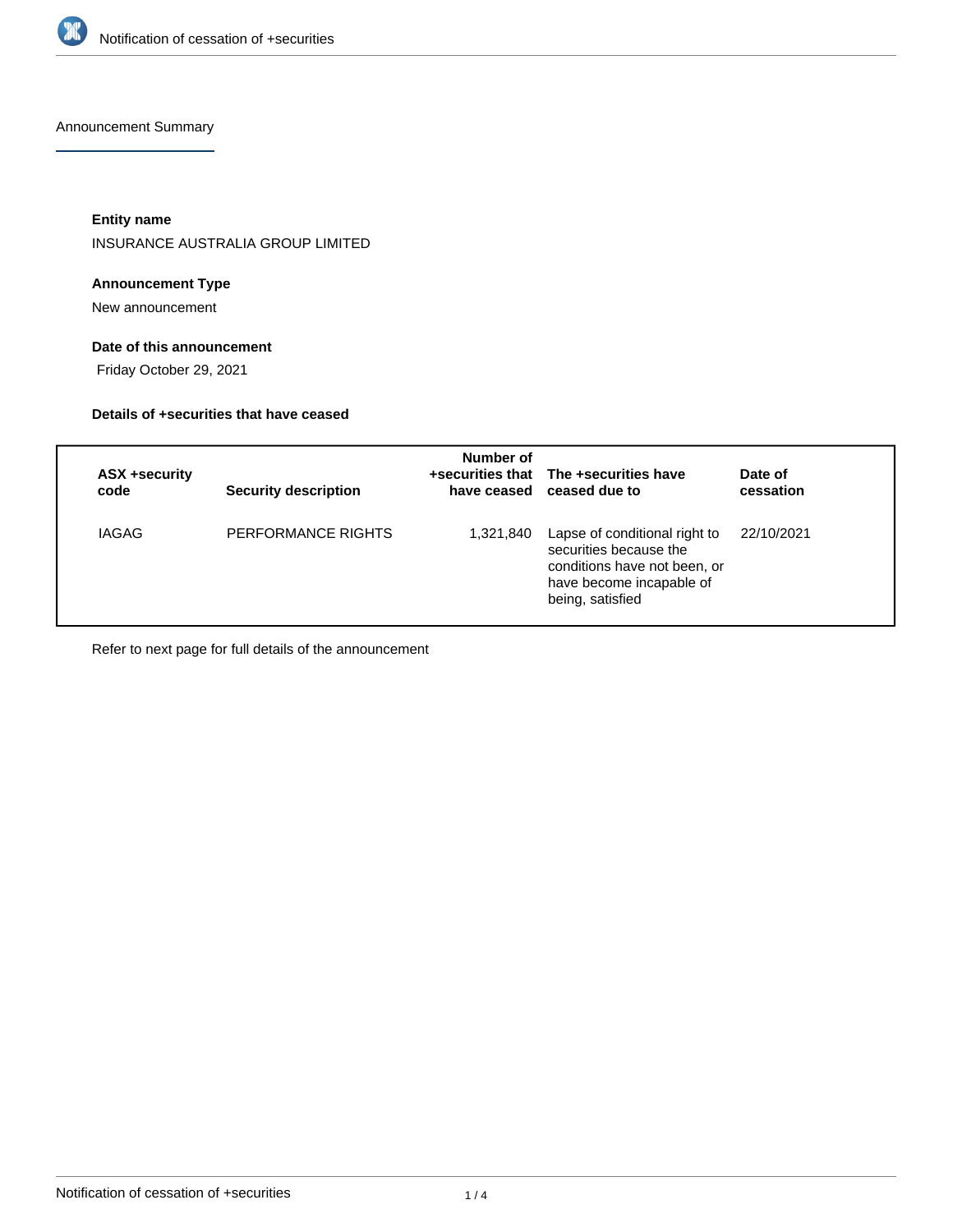

Part 1 - Announcement Details

## **1.1 Name of +Entity**

INSURANCE AUSTRALIA GROUP LIMITED

We (the entity named above) provide the following information about our issued capital.

**1.2 Registered Number Type** ABN

**Registration Number** 60090739923

**1.3 ASX issuer code** IAG

#### **1.4 The announcement is** New announcement

**1.5 Date of this announcement**

29/10/2021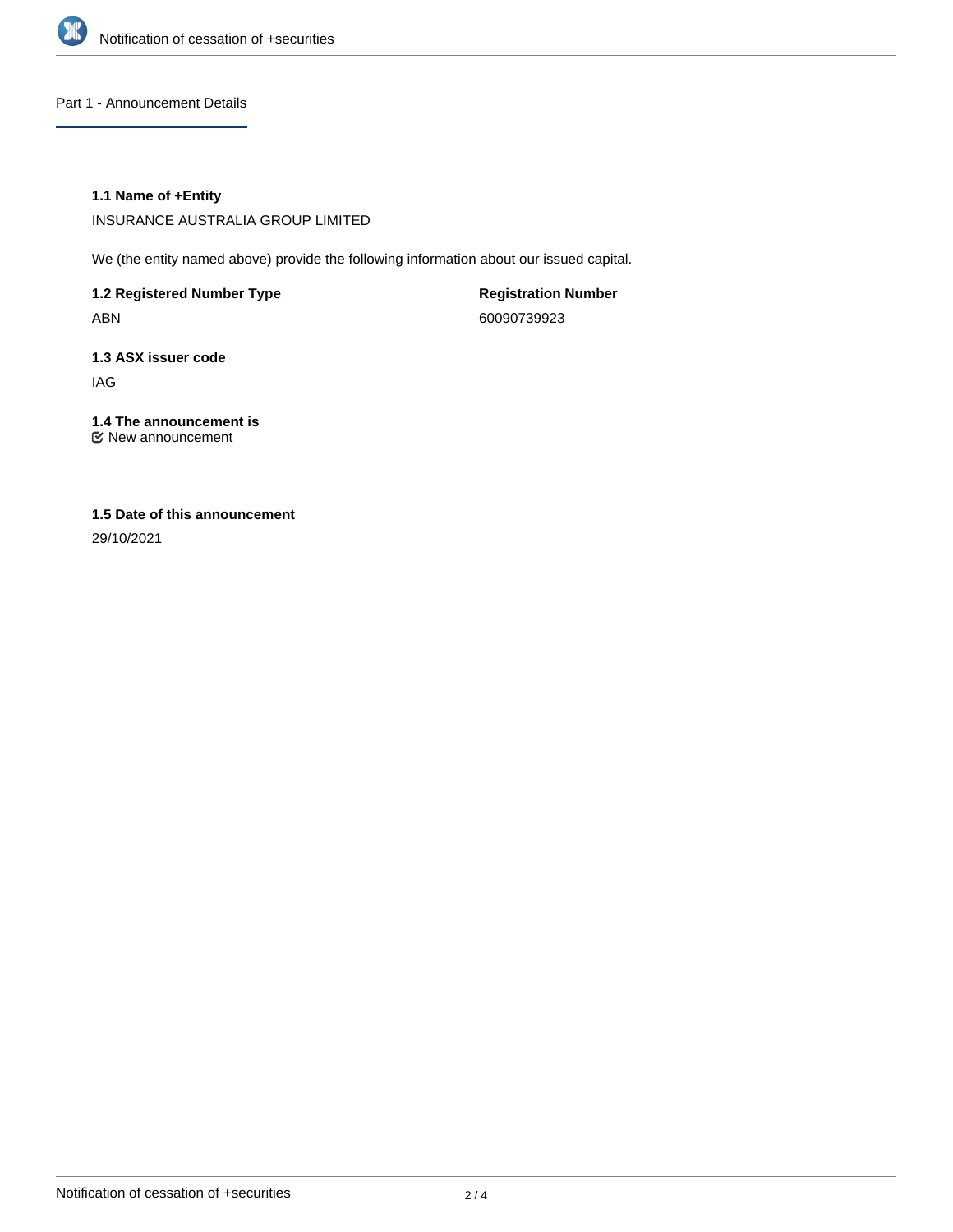

## Part 2 - Details of +equity securities or +debt securities that have ceased

# **ASX +Security Code and Description**

IAGAG : PERFORMANCE RIGHTS

# **Unquoted +equity securities that have ceased**

**Number of securities that have ceased**

1,321,840

## **Reason for cessation**

Lapse of conditional right to securities because the conditions have not been, or have become incapable of being, satisfied

|  | Date of cessation |
|--|-------------------|
|  |                   |

**Is the entity paying any consideration for the cessation?** No

22/10/2021

**Any other information the entity wishes to notify to ASX about the cessation?**

N/A